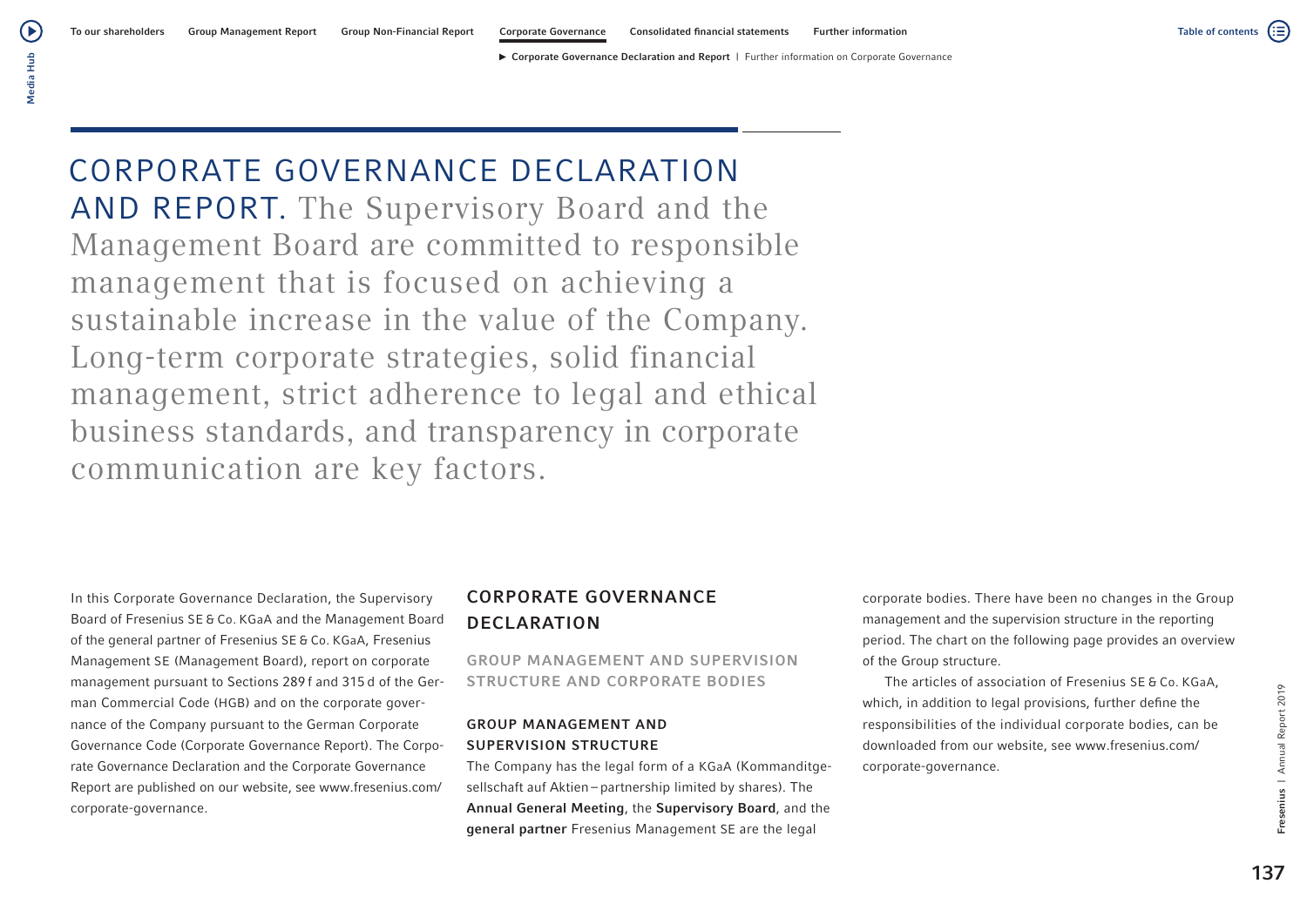# Media Hub Media Hub

́ ⊳

## **SHAREHOLDERS**

The shareholders uphold their rights at the Annual General Meeting, where they exercise their **voting rights**. Every ordinary share of Fresenius SE & Co. KGaA confers one vote. None of the shares carry multiple or preferential voting rights.

We report in detail on our investor relations activities on page 149 and in the section "Fresenius share" on page 30.

### ANNUAL GENERAL MEETING

Our Annual General Meeting (AGM) was held on May 17, 2019, in Frankfurt/Main. Approximately 72% of the share capital was represented.

During the AGM, the shareholders approved the proposal made by the general partner and the Supervisory Board to increase the 2018 dividend by 7% to €0.80 per ordinary share with a majority of more than 90% of the votes cast. Shareholder majorities of around 98% and 88%, respectively, approved the actions of the general partner and the Supervisory Board in 2018.

With regard to certain subject matters, legally required voting right exclusions exist for the general partner and in some instances for its sole shareholder, the Else Kröner-Fresenius-Stiftung. These pertain, for example, to the appointment of the Supervisory Board of Fresenius SE & Co. KGaA, the approval of the actions of the general partner and the members of the Supervisory Board, and the selection of the auditor. This guarantees that the remaining shareholders retain the sole authority to decide on these matters, especially those that pertain to the supervision of management.

Documents and information on the Annual General Meeting, as well as the voting results, are available on our website at www.fresenius.com/annual-general-meeting.





<sup>1</sup> For selected items no voting power, e.g., election of Supervisory Board of Fresenius SE & Co. KGaA, discharge of general partner and Supervisory Board of Fresenius SE & Co. KGaA, election of the auditor

## MANAGEMENT BOARD AND SUPERVISORY BOARD PROCEDURES

The responsibilities are distributed as follows in Fresenius SE & Co. KGaA: the Management Board of the general partner is responsible for conducting the business of Fresenius SE & Co. KGaA. The Supervisory Board of Fresenius SE & Co. KGaA supervises the management of the Company's business by the general partner.

## General partner – Management and Supervisory Boards

The general partner, Fresenius Management SE, represented by its Management Board, manages Fresenius SE & Co. KGaA at its own responsibility and conducts its business. The Management Board formulates the Company's strategy, discusses

it with the Supervisory Boards of Fresenius Management SE and Fresenius SE & Co. KGaA, and oversees its implementation. Its actions and decisions are aligned with the best interests of Fresenius SE & Co. KGaA. The Management Board is committed to increasing the value of the Company on a sustainable basis. The rules of procedure for the Management Board were established by the Supervisory Board of Fresenius Management SE. They define the activities within the board more specifically, especially with regard to the individual duties and responsibilities of the members, matters reserved for the full Management Board, and resolutions to be passed by the full Management Board.

⋐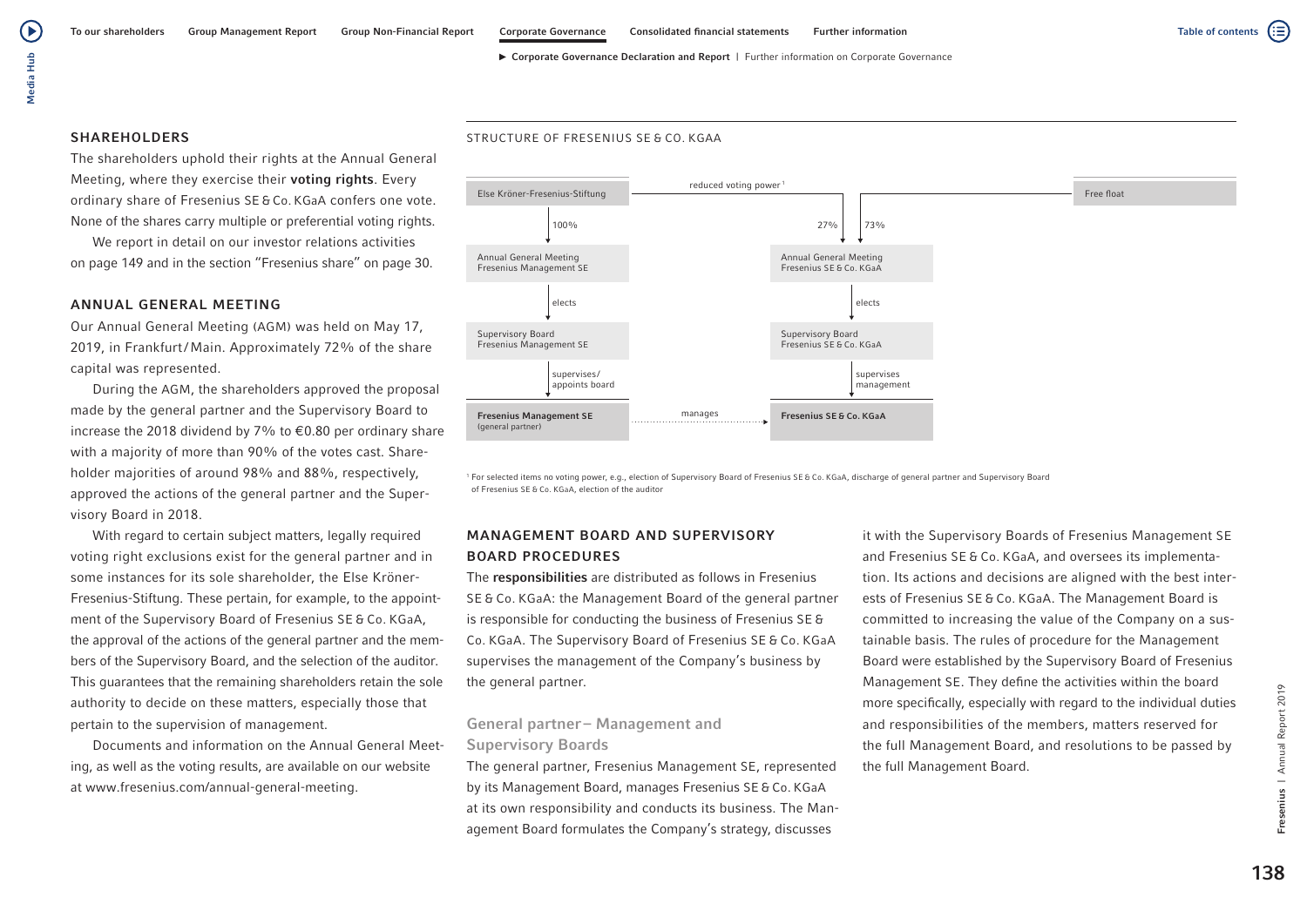(≔)

▶ Corporate Governance Declaration and Report | Further information on Corporate Governance

 $\blacktriangleright$ 

The Management Board consists of seven members: the Chairman, the Chief Financial Officer, the Chief Legal and Compliance Officer and Labor Relations Director, and the chief executive officers of the four business segments. This ensures that the full Management Board is kept constantly informed about important events, plans, developments, and measures within the business segments. According to the rules of procedure, the CEO is responsible for coordinating the business segments, the general corporate policy, and the investment policy. The subject of Group sustainability is also directly reported to the CEO. Further information on sustainability matters can be found in the Group Nonfinancial Report on pages 90 ff.

The Group departments Finance, Group Controlling, Internal Audit, and Tax report to the Chief Financial Officer directly. Further, the Chief Financial Officer coordinates cybersecurity activities at Fresenius.

Members of the Management Board also lead internal working groups or committees, for example the Compliance Steering Committee. Further information is included on page 110 of the Group Non-financial Report.

There are no Management Board committees owing to Fresenius SE & Co. KGaA's role as an operating holding company. The Management Board is listed on page 269 of the Annual Report.

Members of the Management Board are appointed for a maximum period of five years. Following the recommendation of the Code, first-time appointments are for a three-year period.

The meetings of the Management Board are convened as required, but at least once a month, and are chaired by the Chairman of the Management Board or, if he is incapacitated, by the Chief Financial Officer or, if she is also incapacitated, by the Management Board member present who is most senior in age. However, Management Board meetings are usually held twice a month. The person chairing the meeting decides the order in which the items on the agenda are dealt with and the form in which the voting is conducted. The Management Board passes its resolutions by a simple majority of the votes cast or, outside its meetings, by a simple majority of its members, except in cases where mandatory provisions of law impose stricter requirements. The Chairman of the Management Board has the casting vote if a vote is tied. If the Chairman is incapacitated or absent, the motion is deemed rejected if a vote is tied. The rules of procedure for the Management Board also govern the relations between the Management Board and the Supervisory Board of the general partner, as well as between the general partner and the Supervisory Board of Fresenius SE & Co. KGaA, and also matters that require approval of the general partner's Supervisory Board.

As a European company (SE – Societas Europaea), Fresenius Management SE has its own Supervisory Board. It consists of six members, and its Chairman is Dr.Gerd Krick. The Supervisory Board appoints the members of the Management Board of Fresenius Management SE and supervises and advises the Management Board in conducting business. If necessary, e.g., in order to discuss or decide on matters concerning the Management Board, the Supervisory Board meets without the Management Board. It has established its own rules of procedure.

The Supervisory Board members of Fresenius Management SE can be found on page 270 of the Annual Report. Dr. Karl Schneider resigned from the Supervisory Board of Fresenius Management SE effective December 31, 2019. His successor as of January 1, 2020, is Mr. Wolfgang Kirsch.

The Supervisory Board of Fresenius SE & Co. KGaA The Supervisory Board of Fresenius SE & Co. KGaA supervises the management of the Company's business by the general partner Fresenius Management SE. It supervises business operations to ensure that corporate decisions are compliant, suitable, and financially sound. In addition, the Supervisory Board reviews the Group's annual financial statements, taking into account the auditor's reports. Another important part of the Supervisory Board's activities is the work conducted within the committees formed in accordance with the requirements of the German Stock Corporation Act and the recommendations of the Code.

The Management Board of the general partner – Fresenius Management SE – continuously informs the Supervisory Board of the corporate development, planning, and strategy. The Supervisory Board of Fresenius Management SE appoints the members of the Management Board of the general partner and also ensures long-term succession planning. This is based on discussions with members of the Management Board and impressions of other managers gained at the meetings of the Supervisory Boards of Fresenius Management SE and Fresenius SE & Co. KGaA. In this way, the Supervisory Board can form an opinion on potential successors from within the Company.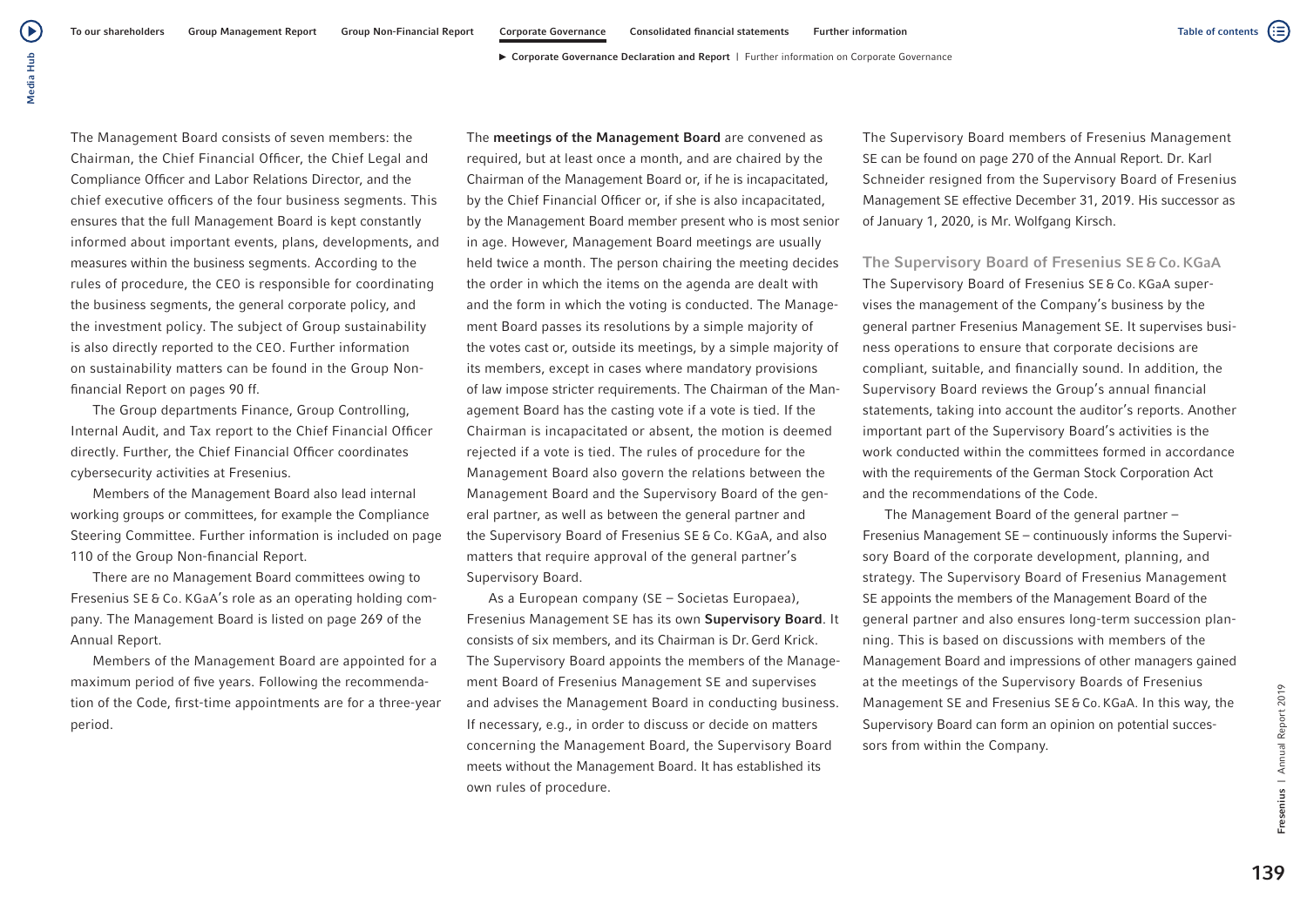The Supervisory Board of Fresenius SE & Co. KGaA consists of 12 members. The Supervisory Board members can be found on page 267f. of the Annual Report. Half of its members are elected by the AGM. The proposals for the members of the Supervisory Board primarily take account of the knowledge, ability, and expert experience required to perform the tasks. The election proposals provided by the Supervisory Board will reflect its designated **objectives** as well as its profile of expertise and skills. A Nomination Committee has been instituted for election proposals for the shareholder representatives. Its activities are aligned with the provisions of law and the Code. The European Works Council elects the employee representatives to the Supervisory Board of Fresenius SE & Co. KGaA. If an employee representative retires within their term of office, the substitute member will become a member of the Supervisory Board.

For the Supervisory Board of Fresenius SE&Co. KGaA, the law requires a quota of at least 30% women and 30% men. These mandatory quotas were met by the Supervisory Board in fiscal year 2019 and are still met. The average age within the Supervisory Board was around 62 at the end of 2019. All members have served an average of more than six years on the board. As it is in the Company's interest not to limit the selection of qualified candidates in a general way, the Supervisory Board confines itself to a general declaration of intent and particularly refrains from an age limit, as well as a regular limit on length of membership. The statutorily required declaration of conformity concerning the Code accordingly includes a justified limitation.

The competencies and the expert knowledge of all members support the discussion and the information exchange within the board. In 2019, the objectives for the composition and profile of skills and expertise of the Board were met. Further information can be found on pages 142 ff. of the Annual Report.

The Supervisory Board of Fresenius SE&Co. KGaA conducts its business in accordance with the provisions of law, the articles of association of Fresenius SE & Co. KGaA, and its rules of procedure. The Chairman is responsible for coordinating the activities of the Supervisory Board, chairing the meetings, and representing its interests externally. The Supervisory Board should convene once each calendar quarter, and must convene twice each calendar half-year. The meetings are convened and chaired by the Chairman or, if he is incapacitated, by a chairperson named by the Chairman. The person chairing the meeting decides the order in which the items on the agenda are dealt with and the form in which the voting is conducted. Unless other majorities are mandatory by law, the Supervisory Board passes its resolutions by a simple majority of the votes submitted in the voting. If a vote is tied, the Chairman has the casting vote or, if he does not take part in the voting, the matter is decided by the vote of the Deputy Chairman, who is a shareholder representative. The shareholder representatives and the employee representatives within the Supervisory Board conduct separate meetings on a regular basis.

The articles of association of Fresenius SE & Co. KGaA and the rules of procedure of the Supervisory Board of Fresenius SE & Co. KGaA regulate the details with regard to the Supervisory Board's election, constitution, term of office, meetings and resolutions, and rights and duties. They are published on our website, see www.fresenius.com/corporate-governance.

## Independence and conflicts of interest

The Supervisory Board is of the opinion that all its members are independent. The Supervisory Board shall include what it deems to be an appropriate number of independent members who do not have any business or personal relationship with the Company, its corporate bodies, a controlling shareholder, or a party related to the latter that may give grounds for a material and not merely temporary conflict of interest. This also applies to Dr. Gerd Krick, who has been a member of the Supervisory Board for more than 12 years. His performance in office demonstrates the necessary critical distance to properly advise and monitor the general partner and its Management Board in every respect.

The general partner and the Supervisory Board of Fresenius SE & Co. KGaA are committed to the interests of the Company. The members of these bodies neither pursue personal interests in the performance of their duties nor grant unjustified advantages to other persons. Any sideline activities or transactions of the members of the executive bodies with the Company must be disclosed to the Supervisory Board without delay and approved by the Supervisory Board. The Supervisory Board of Fresenius SE & Co. KGaA reports to the AGM on any conflicts of interest and their treatment. There were no conflicts of interest of Supervisory Board members in the past fiscal year.

Fresenius publishes information on related parties on page 256 of the Annual Report.

 $140$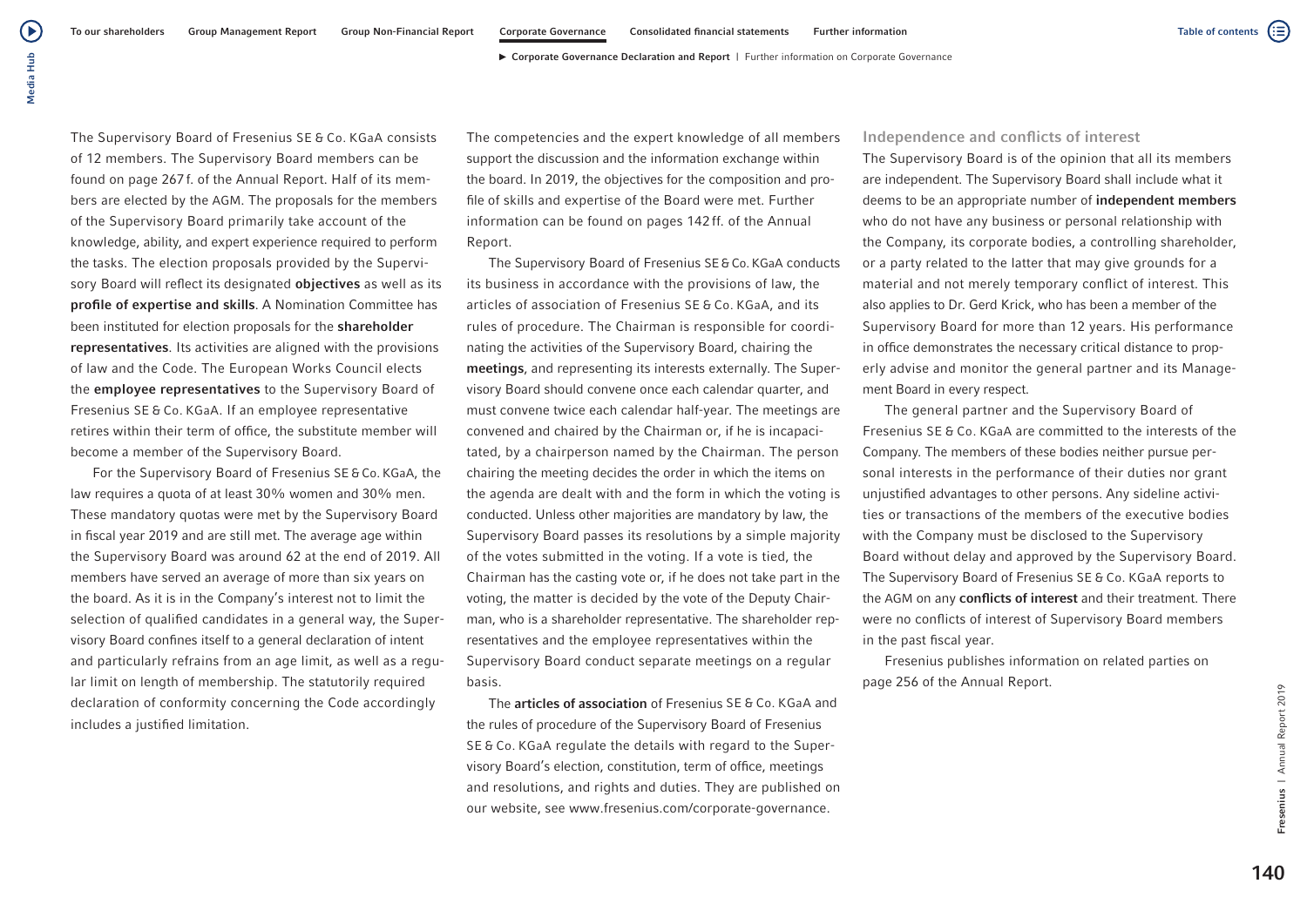## Supervisory Board training and further education measures

The members of the Supervisory Board independently take on necessary training and further education measures required for their tasks. They keep themselves regularly informed, through internal and external sources, about the latest requirements with regard to their supervisory activities. The Supervisory Board at all times ensures that its members are suitably qualified, keep their professional knowledge up to date, and further develop their judgment and expertise. They are supported appropriately by the Company in accordance with the Code. External experts as well as experts from the Company provide information about important developments, for example about relevant new laws and precedents, or changes in the IFRS accounting and auditing standards. In addition, the Company holds an onboarding event for new members of the Supervisory Board.

The members of the Supervisory Board of Fresenius SE & Co. KGaA can be found on pages 267 to 268 of the Annual Report. On pages 18 to 21 of the Annual Report, the Supervisory Board reports on the main focuses of its activities and those of its committees in 2019.

## Supervisory Board efficiency evaluation/ self-assessment

The Supervisory Board of Fresenius SE & Co. KGaA carries out an efficiency evaluation, or an assessment of how effectively it as a whole and its committees perform their duties, at least once a year, most recently in March 2019.

The review is carried out through an open discussion within the full Supervisory Board. A company-specific questionnaire covering the salient points for a self-evaluation serves as the basis for the discussion. Among other things,

this includes the organization and structuring of the meetings, the amount of information, and how this information was provided. The most recent review showed that the Supervisory Board, including its committees, assesses its organization as well as its work as efficient and that it performs its tasks effectively.

Cooperation between the general partner and Supervisory Board of Fresenius SE & Co. KGaA Good corporate governance requires trusting and efficient cooperation between the Management and the Supervisory Board. The Management Board of the general partner and the Supervisory Board of Fresenius SE & Co. KGaA closely cooperate for the benefit of the Company. Open communication is essential. The common goal is to sustainably increase the company value in line with the corporate governance and compliance principles. The Management Board of the general partner and the Supervisory Board of Fresenius SE & Co. KGaA coordinate with each other, especially with regard to the Company's strategic focus. As the monitoring body, the Supervisory Board of Fresenius SE & Co. KGaA also needs to be fully informed about operating performance and corporate planning, as well as the risk situation, risk management, and compliance. The Management Board of the general partner provided this information in full and in compliance with its duties.

The representatives of the shareholders and of the employees may prepare the Supervisory Board meetings separately, and, if applicable, with members of the Management Board. Pre-meetings of the employee representatives as well as consultations of the shareholder representatives take place on a regular basis. If necessary, the Supervisory Board meets without the Management Board.

## COMPOSITION AND PROCEDURES OF THE SUPERVISORY BOARD COMMITTEES

The Supervisory Board of Fresenius SE & Co. KGaA forms two permanent committees from among its members: the Audit Committee, consisting of five members, and the Nomination Committee, consisting of three members. The committee members were elected for the duration of their term as a member of the Supervisory Board of Fresenius SE & Co. KGaA. In accordance with the articles of association of Fresenius SE & Co. KGaA, only members of the Audit Committee receive additional compensation (Section 13 (5)). There is no Personnel Committee in the KGaA because the Supervisory Board of Fresenius SE & Co. KGaA is not responsible for appointing members of the Management Board of the general partner or for their contracts. Responsibility for these personnel matters lies with the Supervisory Board of the general partner.

The provisions for the Supervisory Board of Fresenius SE & Co. KGaA apply analogously to the committees. The committees hold meetings as required. The meetings are convened by the committee chairmen. They report during the following Supervisory Board meeting about the work of the respective committee. The rules of procedure for the committees are regulated in the rules of procedure of the Supervisory Board of Fresenius SE & Co. KGaA. The committees do not have their own rules of procedure.

The members of the Supervisory Board's committees are listed on page 268 of the Annual Report.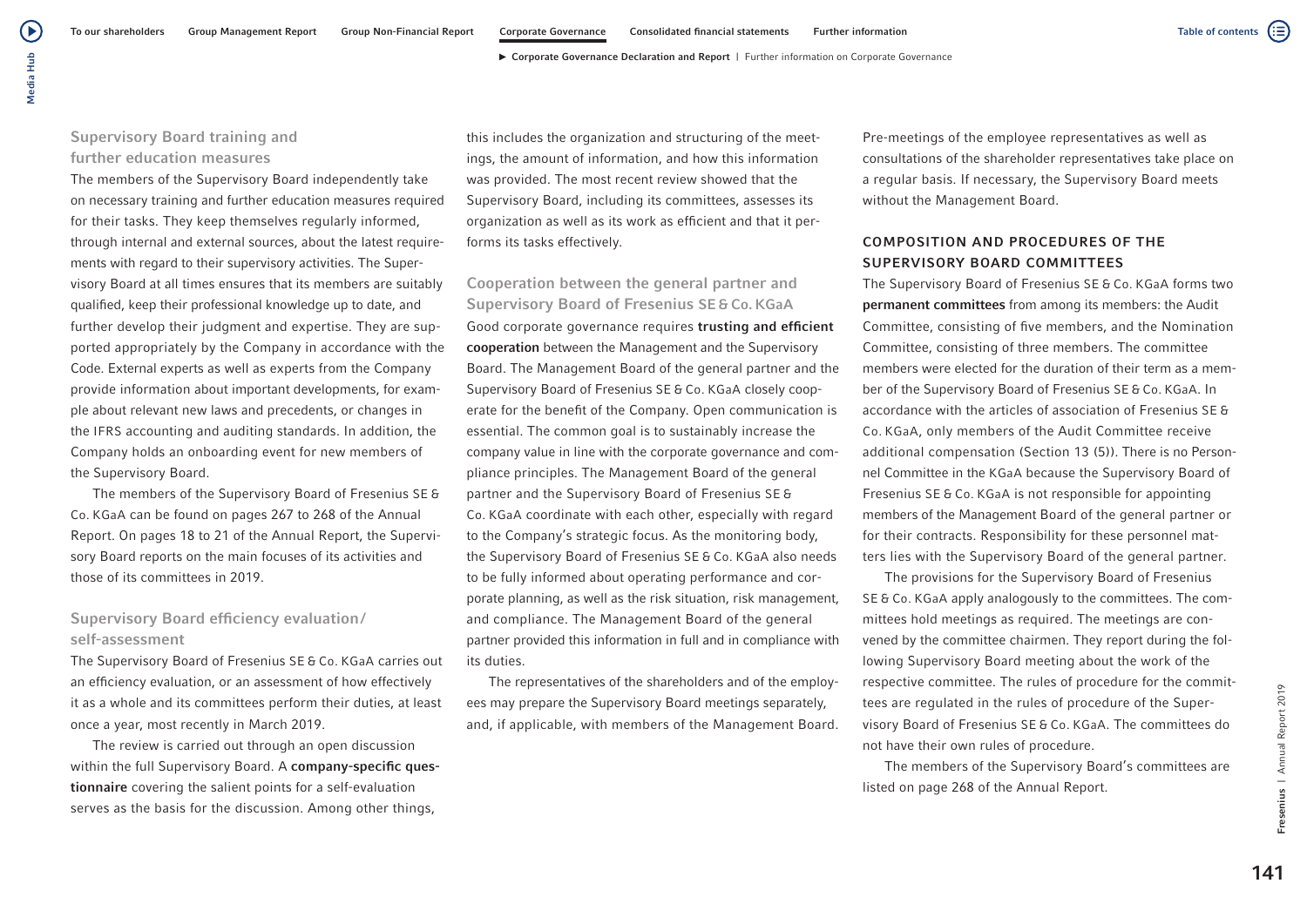## Audit Committee

The Audit Committee's function is, among other things, to prepare the Supervisory Board's approval of the financial statements – and the consolidated financial statements – and the Supervisory Board's proposal to the AGM on the appointment of the auditor for the financial statements, and to make a preliminary review of the proposal on the allocation of distributable profits. It also reviews the quarterly reports before they are published and – following discussions with the Management Board – engages the auditor for the financial statements (and concludes the agreement on the auditor's fees), determines the main focuses of the audit, and defines the auditor's reporting duties in relation to the Supervisory Board of Fresenius SE & Co. KGaA. Other matters within its remit are to review the effectiveness of the internal controls system, of the risk management system, of the internal audit system, and of the compliance.

The Audit Committee consists of Klaus-Peter Müller (Chairman), Konrad Kölbl, Dr. Gerd Krick, Hauke Stars, and Niko Stumpfögger. Klaus-Peter Müller is independent and has the required expertise in the fields stated in Section 100 (5) of the German Stock Corporation Act (AktG), as well as specialist knowledge and experience in the application of accounting principles and internal control processes.

The Audit Committee also examined in detail the nonaudit services rendered additionally by the auditor KPMG AG Wirtschaftsprüfungsgesellschaft, Berlin, as well as the audit firm rotation in 2020.

## Nomination Committee

The Nomination Committee proposes suitable candidates to the Supervisory Board for the nominations it makes to the AGM for the election of Supervisory Board members on the

shareholders' side. It consists solely of shareholder representatives. In making its proposals, the Nomination Committee is guided by the requirements of the Code.

The Nomination Committee consists of Dr. Gerd Krick (Chairman), Michael Diekmann, and Klaus-Peter Müller.

### Mediation Committee

Fresenius SE & Co. KGaA does not have a Mediation Committee because the provisions of the German Co-Determination Act that require such a committee do not apply to a partnership limited by shares and because the Code does not require such a committee either.

#### Joint Committee

For some matters, which are defined in further detail in Section 13c (1) of the articles of association of Fresenius SE & Co. KGaA, the general partner requires the approval of the Joint Committee if 40% of the consolidated sales, the consolidated balance sheet total, and the consolidated profit are affected by the matter. These include, for example, the divestiture and acquisition of large investments and business units or the divestiture of large business units from the assets of Fresenius SE & Co. KGaA or a wholly owned company. The approval of the Joint Committee is also required for certain legal transactions between Fresenius SE & Co. KGaA or its affiliates and the Else Kröner-Fresenius-Stiftung.

Dr. Gerd Krick and Michael Diekmann are members of the Joint Committee. The other members are Dr. Dieter Schenk (Chairman) and Dr.Karl Schneider (until December 31, 2019), who were appointed by the general partner. Mr. Klaus-Peter Müller has since replaced Dr. Karl Schneider on the Joint Committee. The Joint Committee did not meet in 2019.

Information on positions held by committee members on statutorily required supervisory boards and comparable domestic and foreign control bodies of other business enterprises can be found on pages 267 to 270 of the Annual Report.

## OBJECTIVES FOR THE COMPOSITION, PROFILE OF SKILLS AND EXPERTISE, AND DIVERSITY CONCEPT

The Supervisory Board of Fresenius SE & Co. KGaA determined, in accordance with number 5.4.1 of the German Corporate Governance Code, concrete objectives for its composition and prepared a profile of skills and expertise for the entire board. Furthermore, it resolved on a diversity concept for the Management Board of Fresenius Management SE and the Supervisory Board of Fresenius SE & Co. KGaA.

## OBJECTIVES FOR THE COMPOSITION OF THE SUPERVISORY BOARD AND PROFILE OF SKILLS AND EXPERTISE FOR THE ENTIRE BOARD

The Supervisory Board of Fresenius SE & Co. KGaA is to be composed in such a way that its members in entirety have the required knowledge, skills, and professional experiences for duly observing the tasks. Thereby, it is necessary to differentiate between the requirements for the individual Supervisory Board members and the requirements for the composition of the entire Board.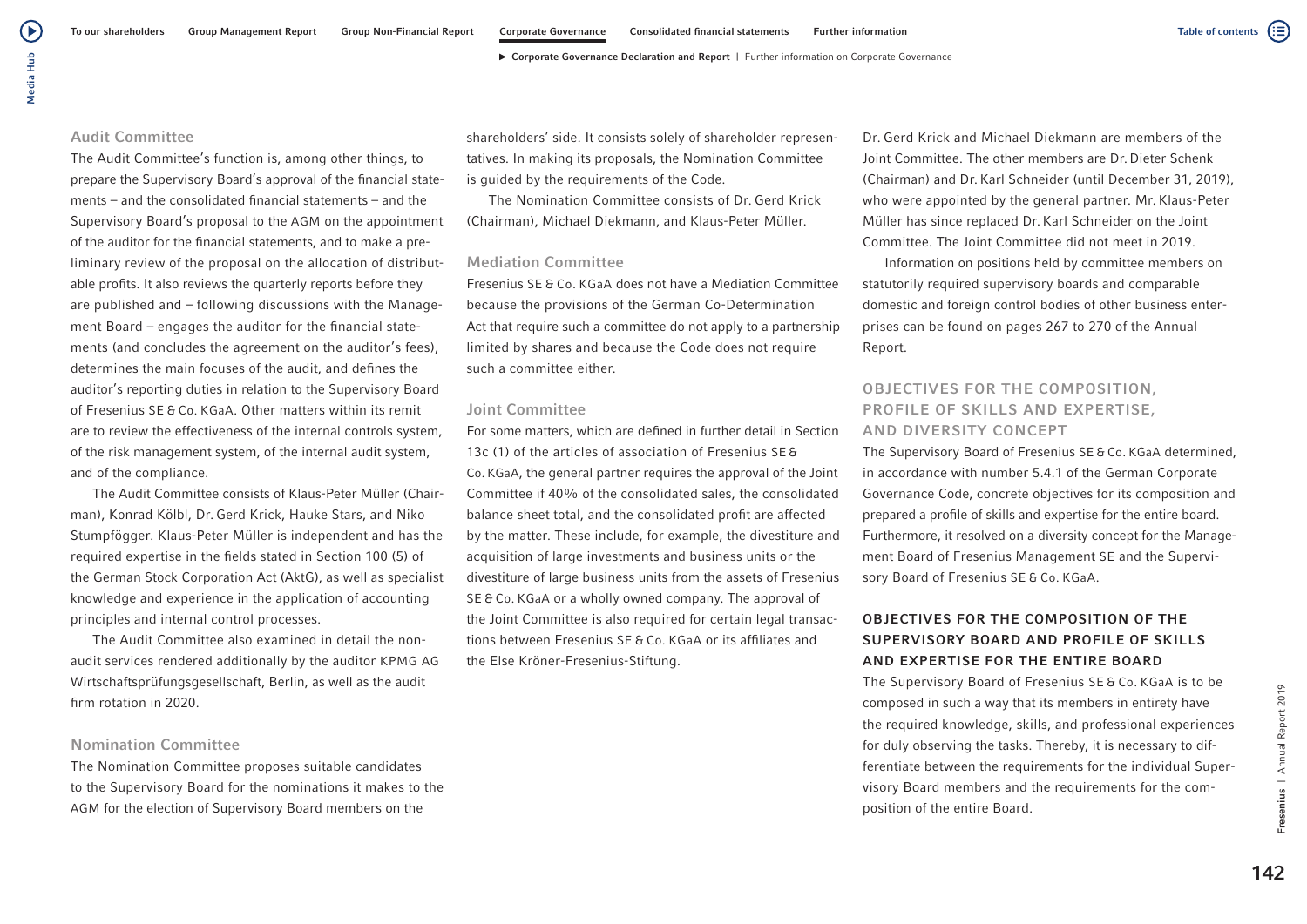Media Hub Media Hub

 $\blacktriangleright$ 

## Requirements for the individual Supervisory Board members

The Supervisory Board members have to be professionally as well as personally qualified to advise and supervise the Management Board of a globally active health care Group.

## Good corporate governance

Each Supervisory Board member is to have the knowledge of good corporate governance of a capital-market-oriented company required for duly observing its tasks. This includes knowledge of the main features of accounting, risk management, internal control mechanisms, and of compliance matters.

## Sector experience and internationality

Each Supervisory Board member is to have general knowledge of the health care sector, as well as a basic understanding of the global activities of Fresenius.

## Independence

A minimum of half of the Supervisory Board members and a minimum of the half of the shareholder representatives in the Supervisory Board are to be independent within the meaning of the German Corporate Governance Code. Independent in this meaning is someone who does not have a personal or business relationship with the Company, its governing bodies, a controlling shareholder, or a company affiliated with such that may cause a substantial and not merely temporary conflict of interest. The shareholder structure may be appropriately taken into account.

When assessing independence, in the view of the Supervisory Board, neither an appointment to the Management Board lapsed for more than two years nor the duration of the membership to the Supervisory Board exclude the classification as independent per se.

With regard to the employee representatives, the independence is not contested by the fact of representing employees nor by the employment relationship.

Individuals exercising an office in a body of a significant competitor of Fresenius or who hold, directly or indirectly, more than 3% of the voting capital in such are not to be a member of the Supervisory Board.

In cases where a Supervisory Board member is active for another company having business relationships with Fresenius, this activity is described in the section "Legal relationships with members of the corporate bodies" of the Annual Report.

#### Time availability and limit to the numbers of offices held

Each Supervisory Board member is to have sufficient time available for duly observing the office as Supervisory Board member and to comply with the limit to the offices held as recommended by the German Corporate Governance Code. Under the assumption of four meetings annually, the expected time expenditure of new members generally amounts to approximately 12 to 24 days a year. This includes the preparation and follow-up of the Supervisory Board's meetings, the review of reports to the Supervisory Board, the participation in the Annual General Meeting, and regular training. Thereby, it is to be considered that the time expenditure also depends on the membership of one or several Supervisory Board committees.

## Age limit and duration limit on the term of membership

In order to not unduly limit the selection of qualified candidates, the Supervisory Board refrains from an age limit and a duration limit on the term of membership. The statutorily required declaration on the German Corporate Governance Code therefore includes a reasoned exception. The Supervisory Board is rather to include members with long-term experience and therefore generally older members. A balanced ratio of Supervisory Board members of various ages and various durations of term of membership is essential.

## Requirements for the entire Board

## Sector experience

The Supervisory Board in its entirety needs to be familiar with the health care sector. An appropriate number of Supervisory Board members are to have in-depth knowledge and/or experience in the important sectors of the Company's operations:

- ▶ dialysis products, dialysis services, and Care Coordination
- essential medicines, medical products, and services for the critically and chronically ill
- ▶ operation of hospitals
- ▶ planning, construction, and management of health care institutions

The Supervisory Board is to include an appropriate number of members with management experience in the health care sector.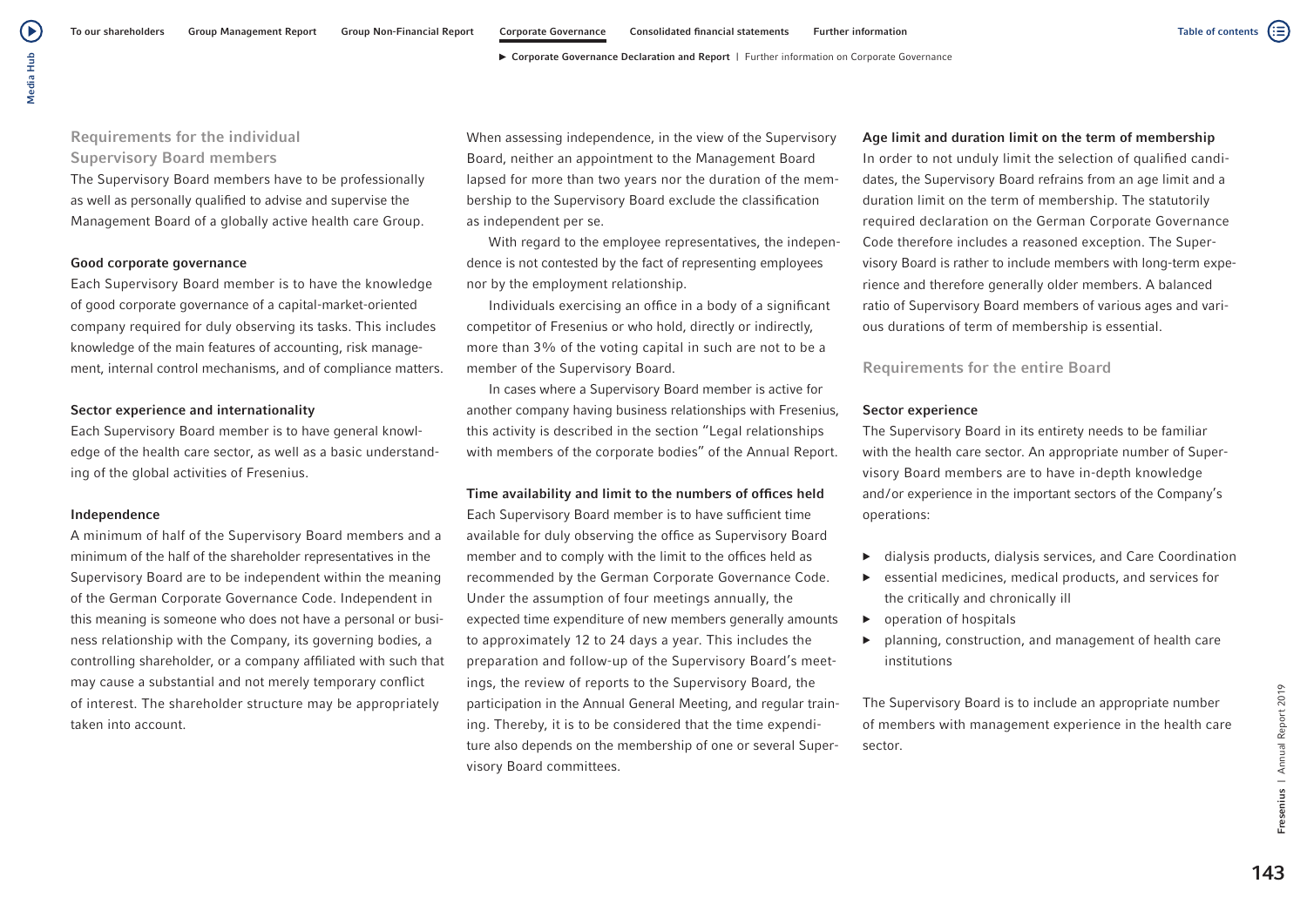(▶

( ≣

#### Financial knowledge

The Supervisory Board in its entirety needs to have financial knowledge, in particular in the fields of accounting, reporting, and auditing. At least one member needs to have expert knowledge in the fields of accounting or annual auditing.

## Knowledge of relevant legal issues as well as relevant regulatory and compliance matters

The Supervisory Board in its entirety is to be familiar with the relevant legal issues, as well as relevant regulatory and compliance matters.

### Experience in the field of digitalization

The Supervisory Board in its entirety is to have the required understanding of the requirements of digitalization.

#### Internationality

Fresenius is present in more than 100 countries. Therefore, the Supervisory Board in its entirety is to have knowledge and experience in the regions important for Fresenius. The Supervisory Board is to include an appropriate number of members with, due to their origin or business experience, a particular relation to the international markets relevant for Fresenius.

#### Management experience

The Supervisory Board is to include an appropriate number of members with experience in managing or supervising a medium-sized or large company.

## Diversity and appropriate representation of women

The Supervisory Board is to rely on as different as possible expert knowledge, skills, and experiences. Therefore, diversity is to be appropriately considered for its composition, and when making election proposals, in the Company's interest, attention should be paid to ensuring that the candidates' profiles reasonably complement each other.

At least 30% of the Supervisory Board are women and at least 30% are men. In general, the participation of women is a joint responsibility of the shareholder and employee sides. For nominations, both the shareholder and employee sides will consider, to the extent possible, whether the proportion of women can be increased with qualified female candidates. Please note that the responsibility for electing employee representatives is with the European Works Council. Therefore, the Supervisory Board cannot provide a recommendation.

In fiscal year 2019, there were no changes with regard to the objectives for the composition and profile of skills and expertise of the Board. The current composition of the Supervisory Board of Fresenius SE & Co. KGaA still fulfills the designated objectives. Furthermore, the current composition complies with the profile of competence. The Supervisory Board is of the opinion that all of its members are currently independent.

#### DIVERSITY CONCEPT

A diversity concept applies for the Management Board of Fresenius Management SE and the Supervisory Board of Fresenius SE & Co. KGaA. The concept is outlined below. The objectives of the diversity concept, the way in which they are implemented, and the results achieved in the fiscal year are also explained. Diversity enables us to look at matters from different perspectives and against the background of

different experiences. Fresenius seeks diversity in the Management Board of Fresenius Management SE as well as in the Supervisory Board of Fresenius SE & Co. KGaA in terms of age, gender, education, professional background, and international experience.

### Age

Finding a balance between expertise and novel approaches is important for the Management Board of Fresenius Management SE and the Supervisory Board of Fresenius SE & Co. KGaA. Therefore, both the Management Board of Fresenius Management SE and the Supervisory Board of Fresenius SE & Co. KGaA should have a balanced mix of experienced and new members, ensuring that different perspectives are taken into consideration in the decision-making processes and a continuous transfer of knowledge is fostered. Therefore, there is no age limit for members of the Management Board and Supervisory Board and also no duration limit for the term of membership of those serving on the Supervisory Board.

#### Gender

Fresenius believes that a mix of women and men on both the Management Board of Fresenius Management SE and the Supervisory Board of Fresenius SE & Co. KGaA is desirable. At least 30% of the Supervisory Board are women and at least 30% are men. In general, the participation of women is a joint responsibility of the shareholder and employee sides. For nominations, both the shareholder and employee sides will consider, to the extent possible, whether the proportion of women can be increased with qualified female candidates. Please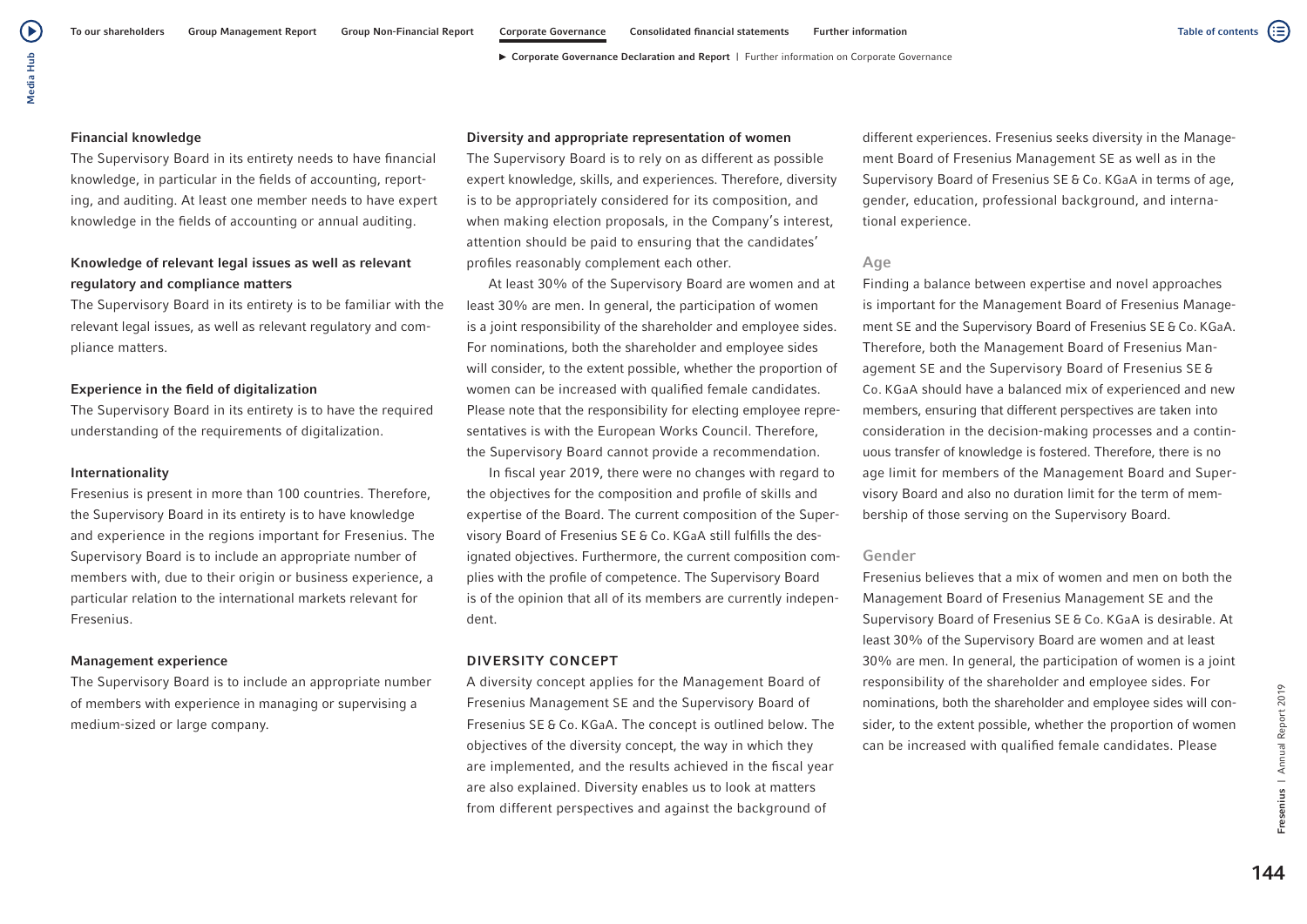note that the responsibility for electing employee representatives is with the European Works Council. Therefore, the Supervisory Board cannot provide a recommendation. Besides, qualification is the decisive criterion for filling board positions.

## Professional background

For each one of the Company's key business areas, one member of the Management Board of Fresenius Management SE shall have longstanding experience:

- ▶ dialysis products, dialysis services, and Care Coordination
- ▶ essential medicines, medical devices, and services for the critically and chronically ill
- ▶ operation of hospitals
- planning, construction, and management of health care institutions

In addition, one of the members shall have long-standing experience and expertise in finance and one in corporate governance, law, and compliance. This takes into account the special requirements of a capital-market-oriented company.

The Supervisory Board of Fresenius SE & Co. KGaA shall have a reasonable number of members experienced in the management or supervision of a medium-sized or large company. A reasonable number of Supervisory Board members should have leadership experience in the health care industry. At least one member of the Supervisory Board shall have expertise in accounting or auditing.

#### International experience

Fresenius is present in more than 100 countries. Against this background, the majority of the members of the Management Board of Fresenius Management SE are expected to have international experience in at least one of the markets relevant to Fresenius, based on their background, professional training, or career.

An appropriate number of members of the Supervisory Board of Fresenius SE & Co. KGaA should also have a special connection to international markets relevant to Fresenius as a result of their origin or business experience.

### Implementation of objectives

The implementation of the objectives of the Diversity Concept with regard to the composition of the Management Board of Fresenius Management SE will be reflected by future personnel decisions of the Supervisory Board of Fresenius Management SE. The Diversity Concept will be reflected in the proposals of candidates by the Supervisory Board of Fresenius SE & Co. KGaA to the AGM of the Company. As far as possible, this should be taken into account by the European Works Council in the election of employee representatives to the Supervisory Board of Fresenius SE & Co. KGaA.

In the past fiscal year, the Supervisory Board of Fresenius SE & Co. KGaA and the Management Board of Fresenius Management SE have remained unchanged. Overall, the objectives of the diversity concept continue to be fulfilled.

## RELEVANT DISCLOSURES ON CORPORATE GOVERNANCE PRACTICES

The general partner, represented by its Management Board, manages the Company's business with the due care and diligence of a prudent and conscientious company director in compliance with the provisions of the law, the articles of

association, the rules of procedure for the Management Board, the resolutions passed by the full Management Board, and the Supervisory Board of the general partner. The basic rules of corporate conduct, partly extending beyond the requirements of law, are defined in the Fresenius Code of Conduct. It defines the framework of our rules and specifies the key principles for our conduct within the Company and in our relations with external partners and the public. We have published the Fresenius Code of Conduct on our website at www.fresenius.com/compliance. In addition, all Fresenius business segments have implemented their own Codes of Conduct. They cover the specifics of their businesses and reflect the values of the Fresenius Code of Conduct.

#### COMPLIANCE MANAGEMENT SYSTEMS

For us, compliance means more than acting in accordance with laws and regulations. Compliance means doing the right thing. This means: we adhere to all rules, including legal requirements, internal guidelines, our commitments, and ethical principles. Compliance is an integral part of our corporate culture and our daily work.

Each of our business segments has appointed Chief Compliance Officers, dedicated members of the management board or a committee for compliance or a Compliance Committee, responsible for overseeing the development, implementation, and monitoring of the Compliance Management System (CMS) of the business segment. Furthermore, in line with the business structure and organization, the business segments have established compliance responsibilities at the respective organizational levels. The compliance organization supports management and employees in all compliance-related questions.

(≔)

Table of contents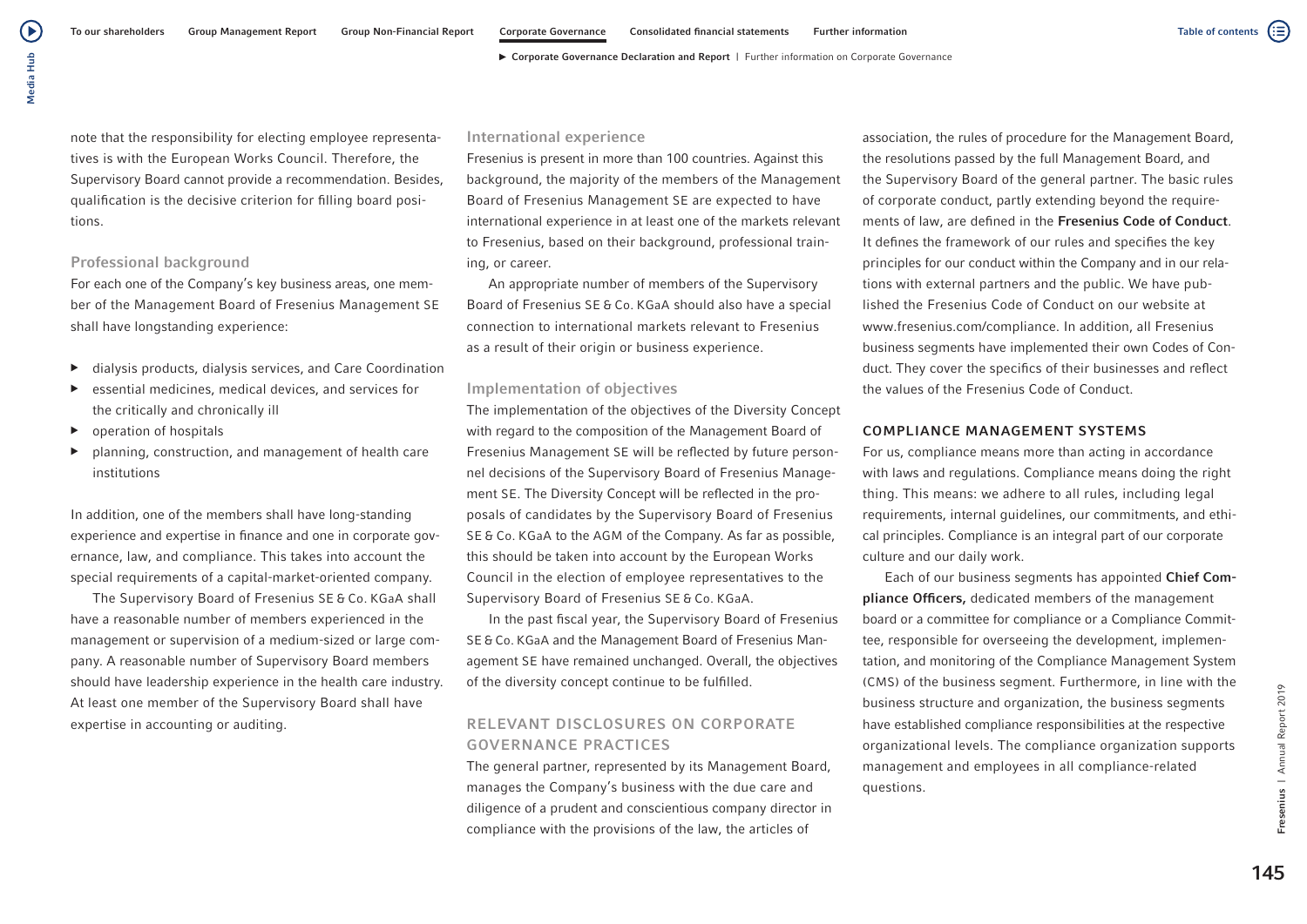Our Compliance Management Systems are designed to achieve the implementation of our rules within the Company. We have implemented risk-based Compliance Management Systems in all our business segments and at Fresenius SE & Co. KGaA's corporate level. They comprise three pillars: Prevent, Detect, and Respond. Emphasis is placed on preventing any acts of non-compliance before they occur. Such systems consider the markets Fresenius is operating in. They are tailored to the specific requirements of each business segment.

Essential measures for prevention include comprehensive risk recording and risk assessment, adequate and effective policies and procedures, regular training, and continuous advice. Through objective indicators, we try to detect potential compliance risks early on. To this end, we have implemented tools for early risk detection and internal control structures, e.g., for cash and bank transactions, and monitor these measures regularly in workshops and internal audits.

We take even possible misconduct seriously. This is why Fresenius employees who are aware of potential misconduct, e.g., non-compliance with laws, regulations, or internal policies, can contact their superior or the responsible compliance function or report a potential compliance case anonymously through whistleblowing systems or dedicated e-mail addresses. Most whistleblowing systems are open not only to employees, but also to third parties, such as customers, suppliers, and other partners, via the corporate website in local languages.

Any illegal actions or violations of the rules may harm the individual and Fresenius. We do not tolerate non-compliance. If a violation of applicable regulations is detected, we will take the necessary actions to remediate the violation and prevent any recurrence. We also take all reports as an opportunity to review our company processes for possible improvements.

Further information on compliance and the Compliance Management Systems can be found on pages 110 ff. of our Group Non-financial Report.

#### RISK MANAGEMENT AND CONTROL SYSTEM

In our view, responsible risk management is a crucial element of good corporate governance. Fresenius has a systematic risk management and control system that allows the Management Board to identify risks and market trends at an early stage and to react promptly to relevant changes in our risk profile. It consists of the following elements:

- ▶ early warning system for risks,
- ▶ steering of financial, operational, and strategic risks,
- ▶ quality management systems,
- ▶ Compliance Management Systems,
- ▶ reporting on legal risks, and
- ▶ risk assessment in investment and acquisition processes.

The well-being of our patients is important to us. Our risk management and control system, as well as efficiently designed processes, help to enhance the Company's performance. Our risk management is reviewed as part of the annual audit of

the financial statements. Both the risk management and control systems are regularly reviewed by the Management Board and the Internal Audit department. The Audit Committee of the Supervisory Board supervises the quality and effectiveness of the risk management system. Further information can be found in the Report of the Supervisory Board on pages 18 to 21 in the Annual Report 2019 and on pages 76 to 77 of the Management Report.

The Internal Audit department supports the Management Board as an independent function outside the Company's day-to-day operations. The department assesses internal processes from an objective viewpoint and with the necessary distance. Our goal is to create added value for Fresenius, and thus to help achieve organizational goals through improved internal controls, optimized business processes, cost reduction, and efficiency increases. Results from internal audits are evaluated both by the business segments and by the compliance organization to continuously improve preventive measures, for example to prevent corruption.

Fresenius Medical Care AG & Co. KGaA has its own internal risk management and control system.

## GERMAN CORPORATE GOVERNANCE AND DECLARATION OF CONFORMITY

The German Corporate Governance Code aims to provide more transparency for investors with regard to existing regulations covering the management and monitoring of companies. Our value-enhancing strategies, as well as the majority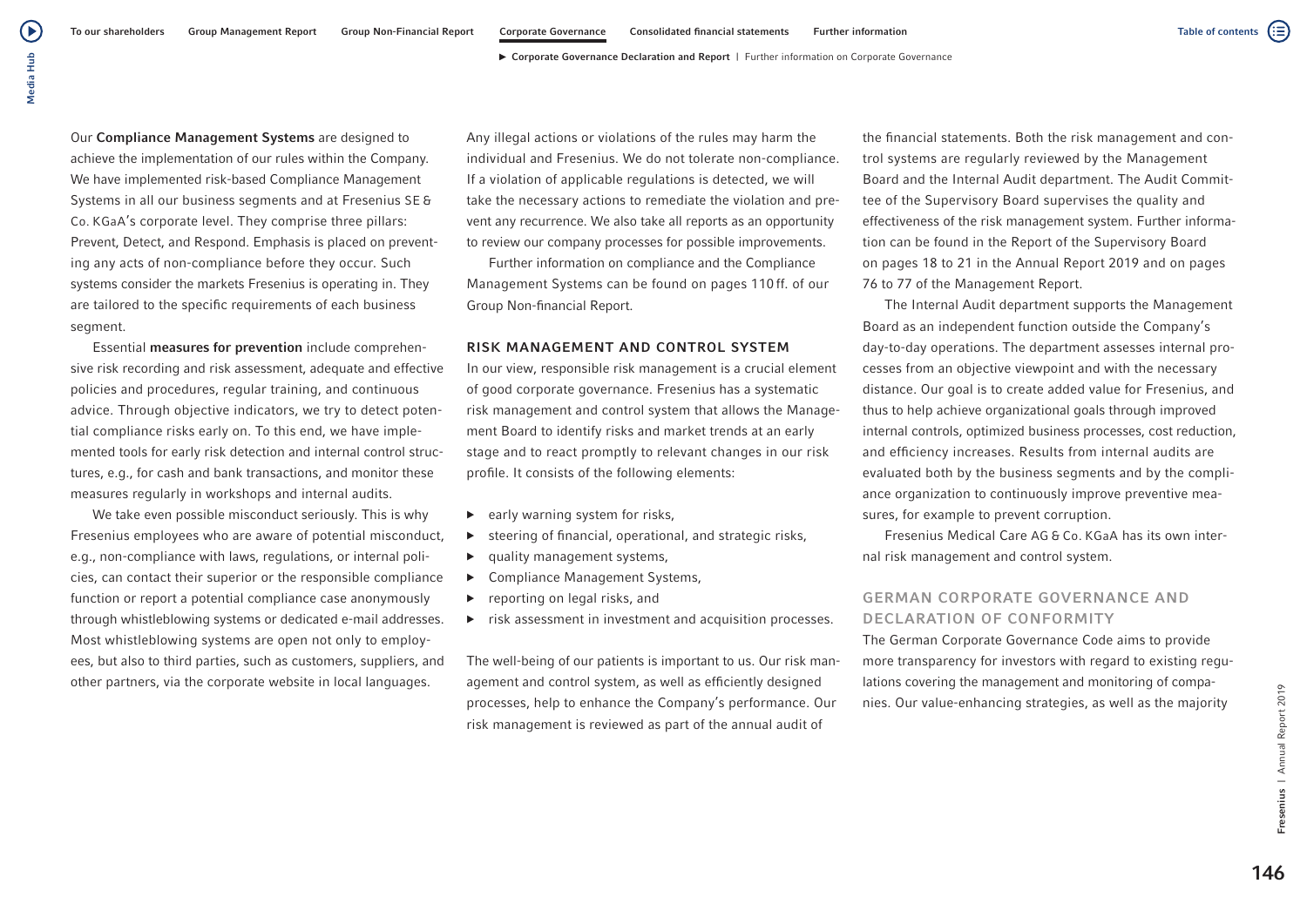Media Hub Media Hub

 $\left( \blacktriangleright \right)$ 

of the quidelines, recommendations, and suggestions for responsible management contained in the Code, have been basic components of our activities for many years. Extensive information on Corporate Governance can be found on our website at www.fresenius.com/corporate-governance.

The Management Board of the general partner of Fresenius SE & Co. KGaA, Fresenius Management SE, and the Supervisory Board of Fresenius SE & Co. KGaA have issued the required **Declaration of Conformity** pursuant to Section 161 of the German Stock Corporation Act (AktG) and have made it available to shareholders on the website of the Company:

"Declaration by the Management Board of the General Partner of Fresenius SE & Co. KGaA, Fresenius Management SE, and the Supervisory Board of Fresenius SE & Co. KGaA on the German Corporate Governance Code pursuant to Section 161 German Stock Corporation Act (Aktiengesetz)

The Management Board of the General Partner of Fresenius SE & Co. KGaA, Fresenius Management SE (hereafter the Management Board), and the Supervisory Board of Fresenius SE & Co. KGaA declare that since the issuance of the previous Declaration of Conformity in October 2019, the recommendations of the "Government Commission on the German Corporate Governance Code" published by the Federal Ministry of Justice and Consumer Protection (Bundesministerium der Justiz und für Verbraucherschutz) in the official section of the Federal Gazette (Bundesanzeiger) (hereafter the Code) in the version of February 7, 2017, have been met and will also be met in the future. Only the following recommendations of the Code in the version of February 7, 2017, have not and will not be met as explained in the following:

## ▶ Code number 5.1.2 paragraph 2 sentence 3: Age limit of Management Board members

Pursuant to Code number 5.1.2 paragraph 2 sentence 3, an age limit shall be specified for the members of the Management Board. As in the past, Fresenius will continue to refrain from specifying an age limit for members of the Management Board. Complying with this recommendation would unduly limit the selection of qualified candidates.

▶ Code number 5.4.1 paragraph 2 and paragraph 4: Specification of concrete objectives regarding the composition of the Supervisory Board, preparation of a competency profile and consideration when making election proposals

Pursuant to Code number 5.4.1 paragraph 2 and paragraph 4, the Supervisory Board shall specify specific goals for its composition and prepare a competency profile for the entire Board. The targets shall be considered when making election proposals to the Annual General Meeting and at the same time aim to fulfill the competency profile for the entire Board. The status of the implementation shall be published in the Corporate Governance Report.

The Supervisory Board has specified concrete goals for its composition and has prepared a competency profile for the entire Board. In the interest of the company and to avoid unduly limiting the selection of qualified candidates, it has refrained from specifying an age limit and a regular limit for a member's tenure. The Supervisory Board shall instead also consist of members with long-term experience

and thus individuals who are generally older. The balanced ratio of Supervisory Board members of various ages and with varying tenures is crucial. With this exception, the recommendations pursuant to Code number 5.4.1 paragraph 2 and paragraph 4 are met.

## ▶ Precautionary statement of non-compliance with regards to the Management Board compensation of Mr. Rice Powell

Management Board member Rice Powell receives his compensation exclusively from Fresenius Medical Care Management AG. At Fresenius Medical Care Management AG there are no compensation caps by specific amount for all compensation components and thus for overall compensation. A compensation cap by specific amount is therefore also not included in the corresponding model table of the compensation report. In addition, there is no Code-complying severance payment cap. With reference to Mr. Powell, a precautionary statement of non-compliance with Code numbers 4.2.3 paragraph 2 sentence 6, 4.2.3 paragraph 4, and 4.2.5 paragraph 3 is therefore made. Given the detailed explanations of the reasons for the non-compliance of Fresenius Medical Care AG & Co. KGaA, a reference is made to that company's Declaration of Conformity.

Bad Homburg v. d. H., December 2019 Management Board of the General Partner of Fresenius SE & Co. KGaA, of Fresenius Management SE, and Supervisory Board of Fresenius SE & Co. KGaA"

This declaration and all past declarations are published on our website, see www.fresenius.com/corporate-governance.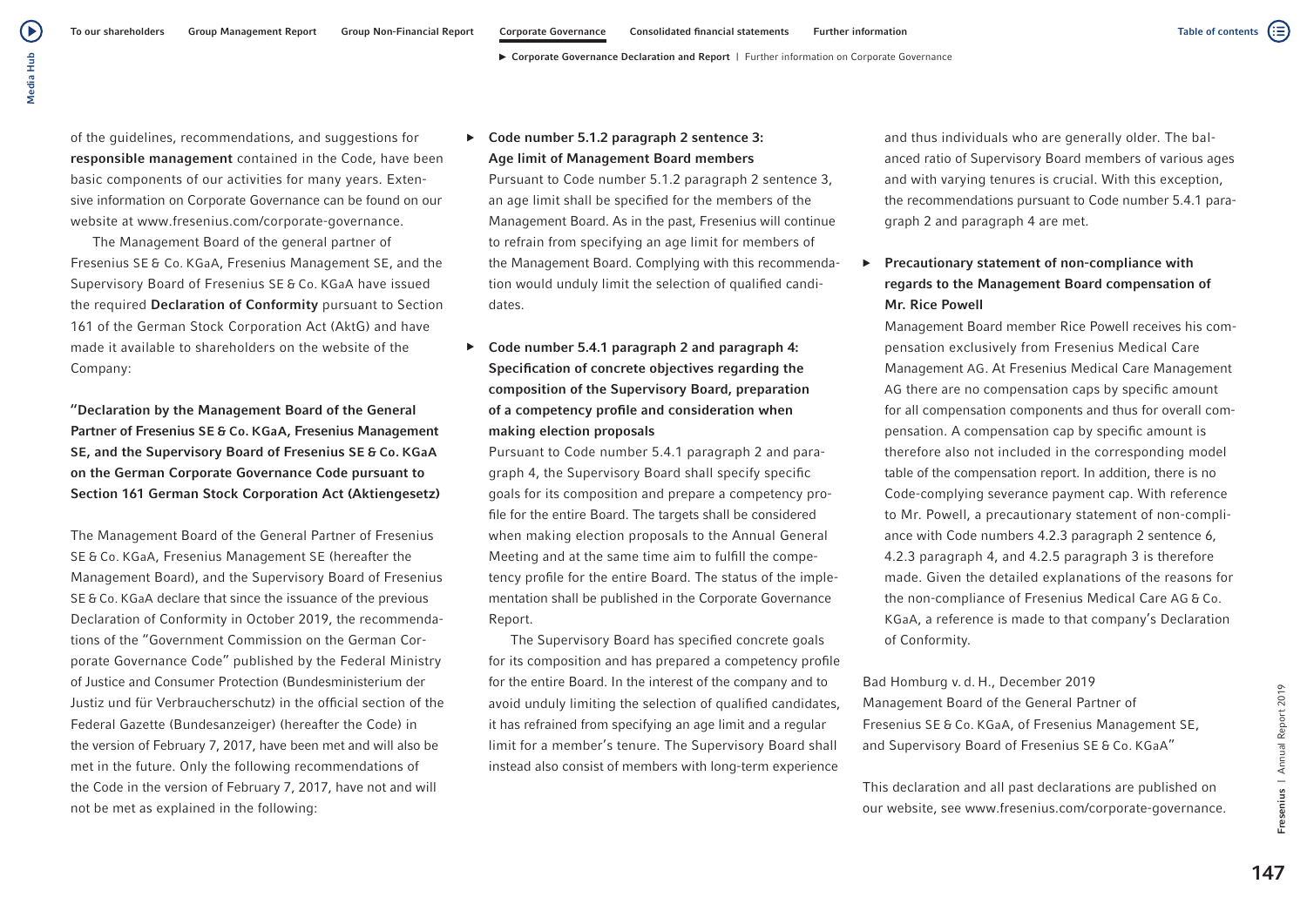# FURTHER INFORMATION ON CORPORATE GOVERNANCE

#### DIVERSITY

The Management Board takes diversity into account when filling executive positions. At Fresenius, the individual's qualifications are the paramount consideration in all hiring and promotion decisions. This means that women and men with comparable qualifications and suitability have the same career opportunities. Fresenius will continue to consistently act upon this principle, and will of course comply with the law on the equal participation of women and men in executive positions in private companies and the public service:

For the Supervisory Board of Fresenius SE & Co. KGaA, the law requires a quota of at least 30% women and 30% men. These mandatory quotas were met by the Supervisory Board elections in 2016.

The legally stipulated targets for the Management Board do not apply to Fresenius Management SE or to Fresenius SE & Co. KGaA. Due to its legal form, Fresenius SE & Co. KGaA does not have a Management Board. Fresenius Management SE is not listed on the stock exchange and is also not subject to codetermination.

In accordance with the legal requirements, the Management Board specifies composition of the two management levels directly below the Management Board as follows:

The first management level includes all Senior Vice Presidents and Vice Presidents who have an employment contract with Fresenius SE & Co. KGaA and who report directly to a Member of the Management Board. Through a decision effective January 1, 2016, the Management Board has set a target, which has to be met by December 31, 2020, and calls for a proportion of women of 33.3% at the first management level. This target corresponds with the proportion as of December 31, 2015.

The second management level includes all Vice Presidents who have an employment contract with Fresenius SE & Co. KGaA and who report directly to a member of the first management level. Through the decision effective January 1, 2016, the Management Board has set a target, which has to be met by December 31, 2020, and calls for a proportion of women of 37.5% at the second management level. This target corresponds with the proportion as of December 31, 2015.

The Management Board believes that inclusion in the company-wide long-term incentive programs is a strong indicator that an individual holds a leading executive position. The proportion of women in this group of our top 1,500 executives was 31.6% as of December 31, 2019.

Further information on diversity, as well as personnel development and personnel management, is included in the Group Management Report on page 43f. and in the Group Non-financial Report on pages 114ff.

## DISCLOSURES ON DIRECTORS' DEALINGS /MANAGERS' TRANSACTIONS AND SHAREHOLDINGS IN 2019

According to the provisions of Art. 19 Market Abuse Regulation (MAR) regarding managers' transactions, persons discharging managerial responsibilities, as well as persons closely associated with them, shall notify the Company of transactions conducted on their own account relating to the shares or debt instruments of Fresenius SE & Co. KGaA or to derivatives or other financial instruments linked thereto. Managers' transactions in 2019 are disclosed on our website at www.fresenius.com/corporate-governance.

None of the Management or Supervisory Board members of the general partner or of the Supervisory Board of Fresenius SE & Co. KGaA directly or indirectly holds more than 1% of the shares issued by Fresenius or any related financial instruments.

The members of the Management and Supervisory Boards of Fresenius Management SE and the members of the Supervisory Board of Fresenius SE & Co. KGaA together hold 0.29% of the shares of Fresenius SE & Co. KGaA outstanding as of December 31, 2019, in the form of shares or related financial instruments and stock options under the Fresenius SE & Co. KGaA stock option plans. 0.27% are held by members of the Management Board of Fresenius Management SE, 0.02% by members of the Supervisory Board of Fresenius Management SE, and 0.01% by members of the Supervisory